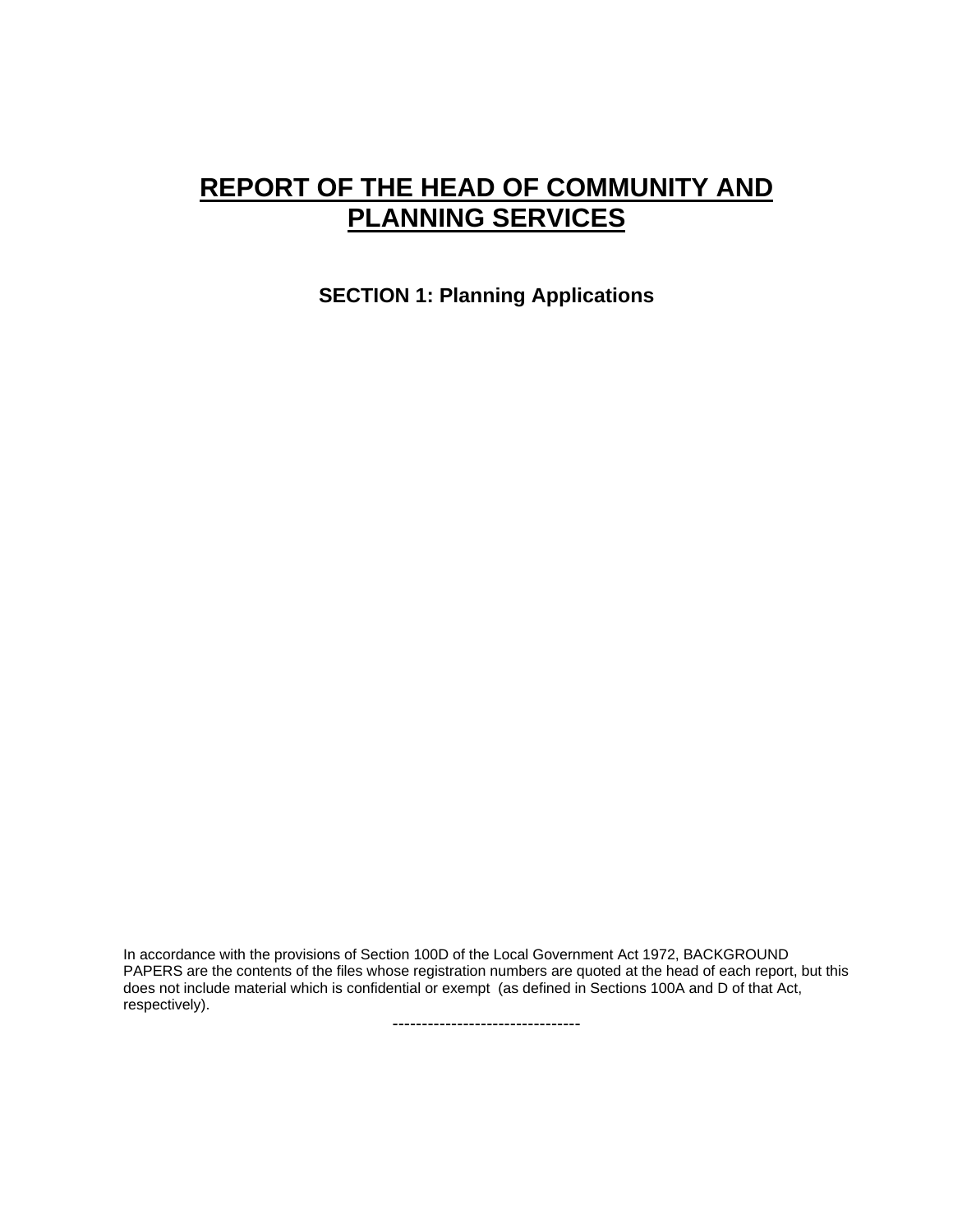# **1. PLANNING APPLICATIONS**

**This section also includes reports on applications for: approvals of reserved matters, listed building consent, work to trees in tree preservation orders and conservation areas, conservation area consent, hedgerows work, advertisement consent, notices for permitted development under the General Permitted Development Order 1995 (as amended) responses to County Matters and submissions to the IPC.** 

| <b>Reference</b> | <b>Item</b> | <b>Place</b>         | Ward      | Page |
|------------------|-------------|----------------------|-----------|------|
| 9/2012/0417      | 1.1         | Melbourne            | Melbourne | -1   |
| 9/2012/0701      | 1.2         | Newhall              | Newhall   |      |
| 9/2012/0747      | 1.3         | <b>Newton Solney</b> | Repton    | 10   |
| 9/2012/0761      | 21          | Hatton               | Hatton    | 14   |

When moving that a site visit be held, Members will be expected to consider and propose one or more of the following reasons:

- 1. The issues of fact raised by the Head of Community and Planning Services' report or offered in explanation at the Committee meeting require further clarification by a demonstration of condition of site.
- 2. Further issues of principle, other than those specified in the report of the Head of Community and Planning Services, arise from a Member's personal knowledge of circumstances on the ground that lead to the need for clarification that may be achieved by a site visit.
- 3. Implications that may be demonstrated on site arise for consistency of decision making in other similar cases.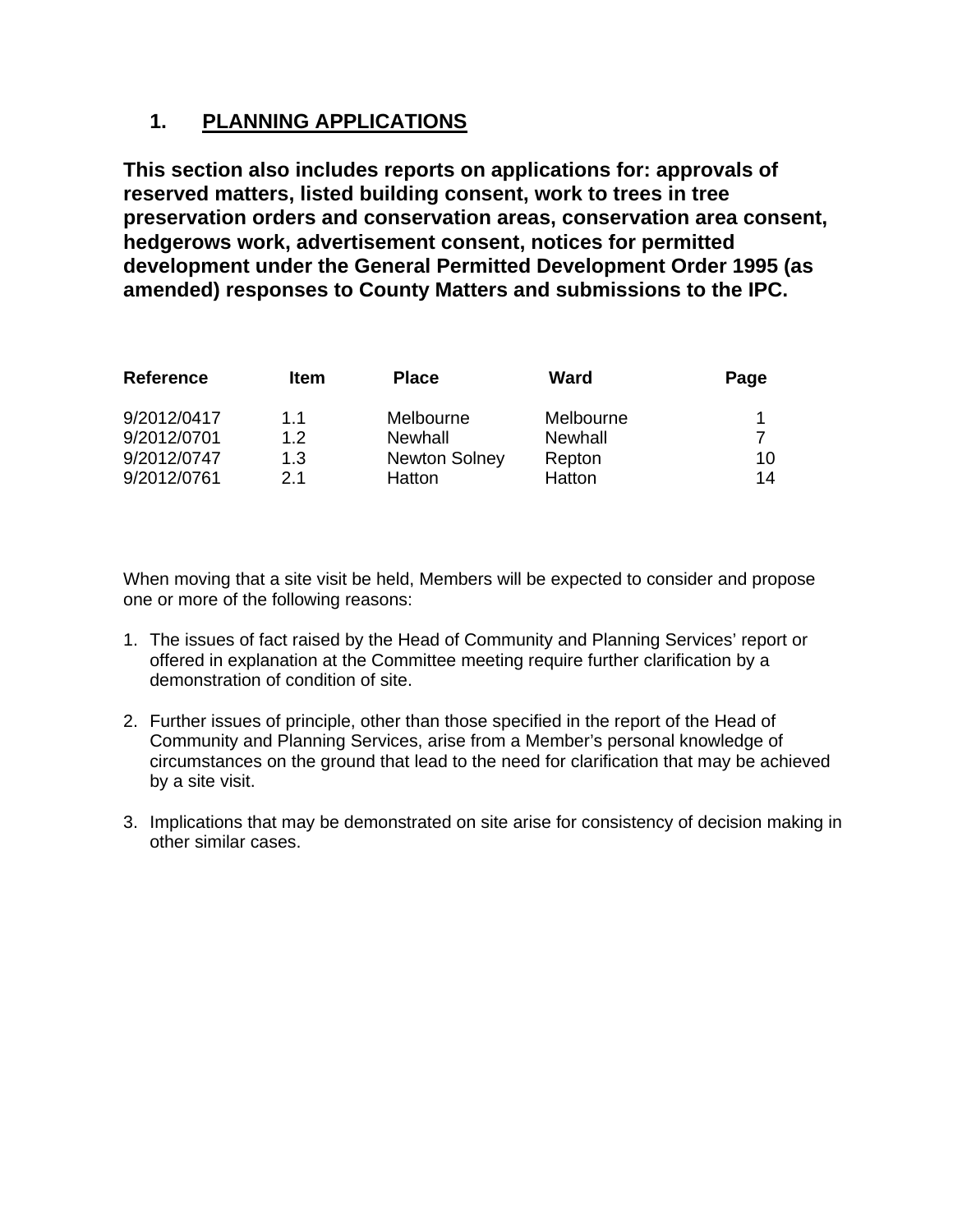**Item 1.1** 

**Reg. No. 9/2012/0417/U** 

**Applicant: Mr John Blunt The Estate Office Staunton Harold Estate Staunton Harold Hall Melbourne Road Ashby de la Zouch LE65 1RT** 

**Agent: Mrs Caroline Large The Estate Office Staunton Harold Estate Staunton Harold Hall Melbourne Road Ashby de la Zouch LE65 1RT** 

**Proposal: THE CHANGE OF USE FROM A2 TO A MIXED USE SCHEME (A1,B1 & C3) AND PROPOSED ALTERATIONS AT 8 HIGH STREET MELBOURNE DERBY**

**Ward: MELBOURNE** 

**Valid Date: 17/05/2012** 

# **Reason for committee determination**

The application is reported to Committee because material considerations need to be balanced against supplementary planning guidance.

# **Site Description**

The site is located in the Melbourne Conservation Area and contains a 3-storey traditional building, last used as a bank. There is a flat roofed vault building to the rear immediately behind Nos. 12 & 14 High Street, which is some 3m in height. There is a large garden to the rear, containing some mature trees and an existing vehicular access via a gate to the public car park.

# **Proposal**

The application seeks to use the ground floor as a shop, the first floor as offices and the upper storey as a self-contained flat. Some changes to the elevations are proposed, most notably:

- Restoration of the door opening to no 10 High Street.
- Restoration of windows to a traditional pattern.
- Two rooflights to the rear roofslope.
- A high-level gable window.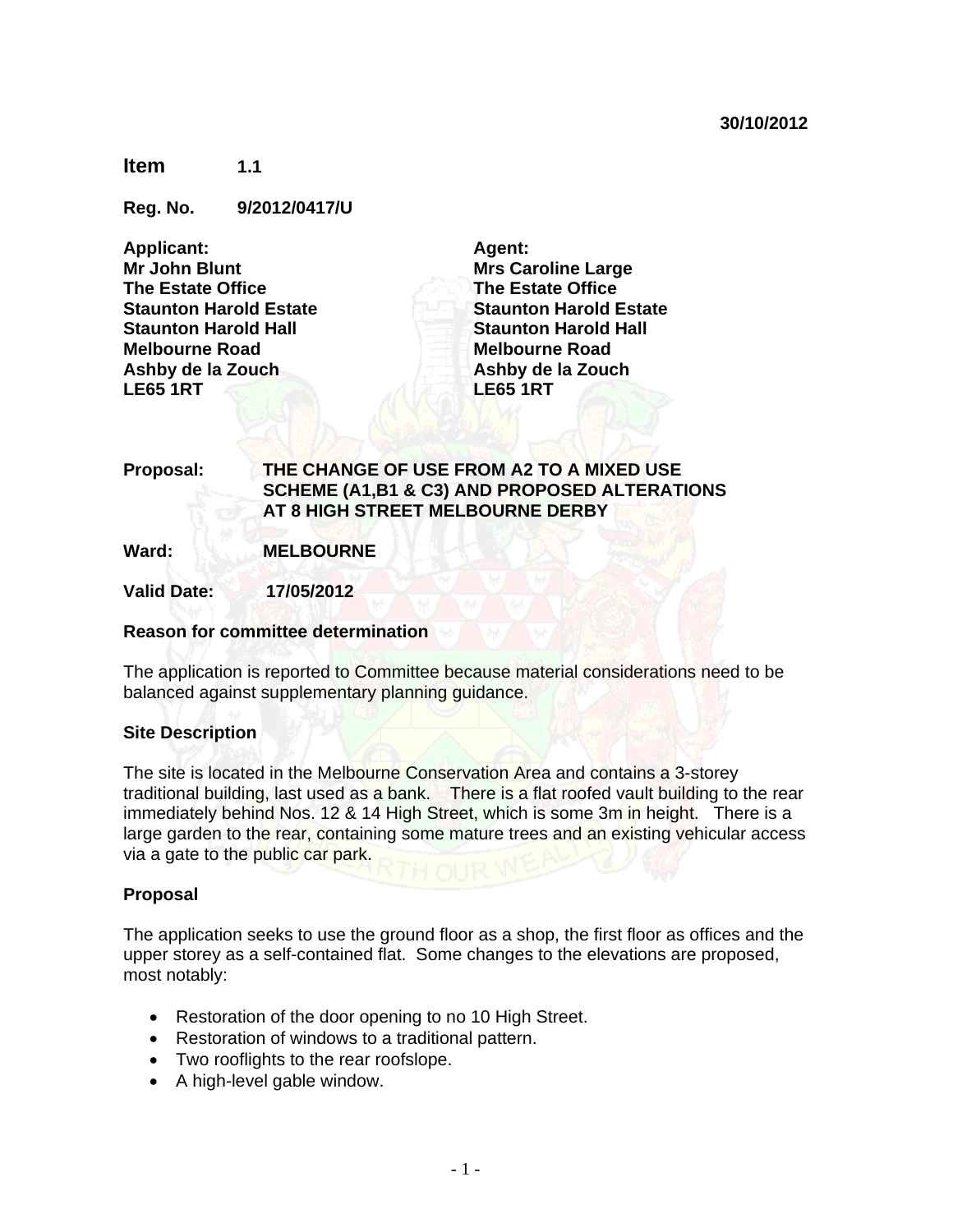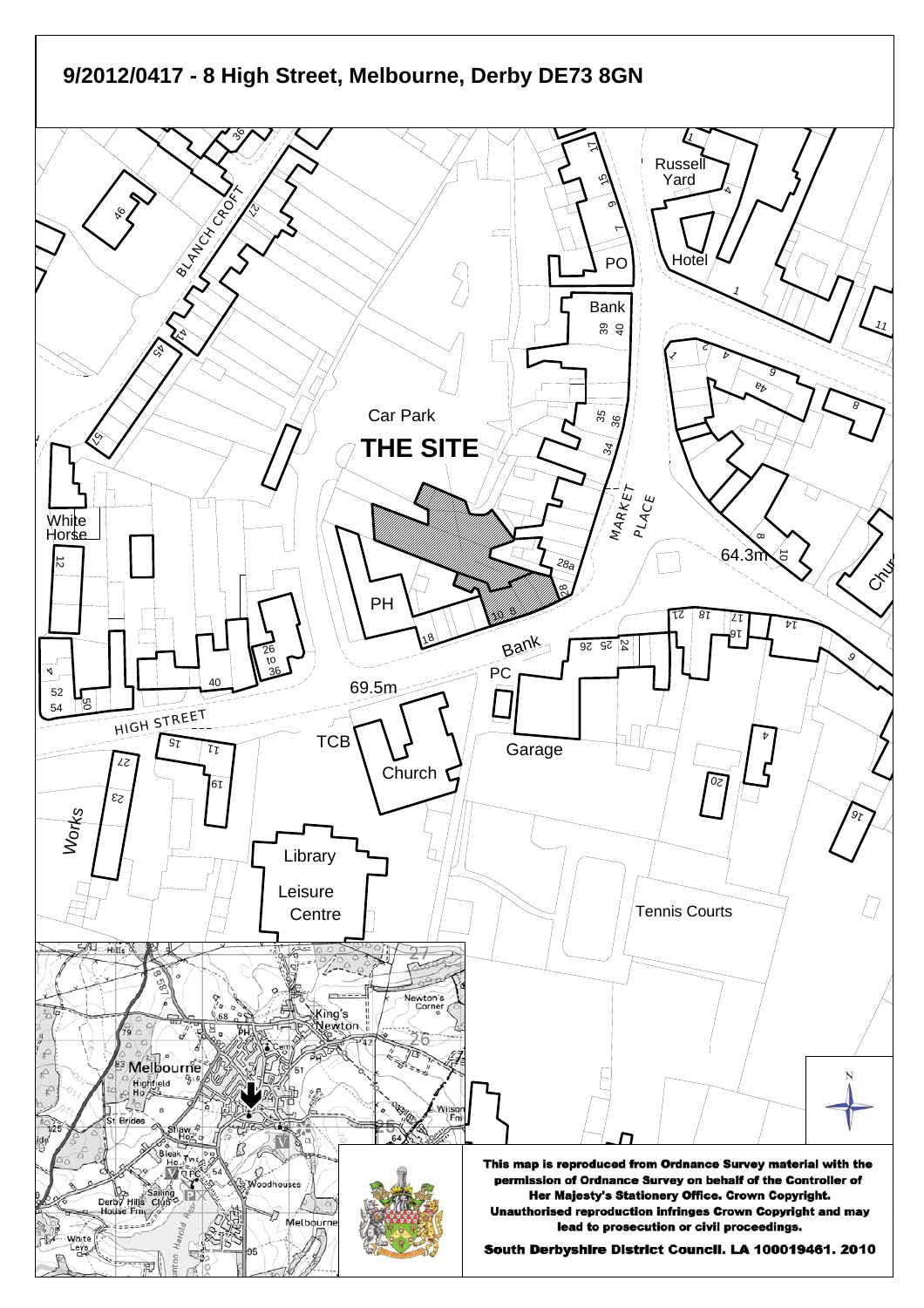- A two-storey extension to the rear with an external stairway leading to the first floor office.
- Removal of roof to vault and reduction in height to 1.8m of its wall nearest to nos. 12 & 14.

The front elevation has been amended at the request of the Conservation and Heritage Officer; in particular a large shop window is replaced by retention and vertical enlargement of the existing arched openings.

The initial submission proposed four parking spaces and a new access from the adjoining public car park. However, following concerns about the impact on trees, this element of the scheme has been withdrawn.

# **Applicants' supporting information**

The submitted Design and Access Statement emphasises that:

- The proposal would help to satisfy local high demand for both commercial and business premises.
- The National Planning Policy Framework encourages flexible working spaces such as the integration of residential and commercial uses within the same unit.
- The proposal represents sustainable development due to the site's close proximity to local facilities and amenities.

# **Planning History**

None relevant.

# **Responses to Consultations**

The Parish Council has no objection.

Melbourne Civic Society has no objection but prefers the original submitted scheme, showing a large shop window.

The Highway Authority has no objection on the basis that no extra traffic would be generated.

Severn Trent Water Ltd has no objection subject to a condition.

The Environmental Health Manager comments that asbestos may be present and that a competent builder would be expected to deal with it.

# **Responses to Publicity**

Objections have been received from the occupiers of three neighbouring dwellings:

a) The proposed two-storey extension would result in undue loss of light and overbearing to habitable room windows.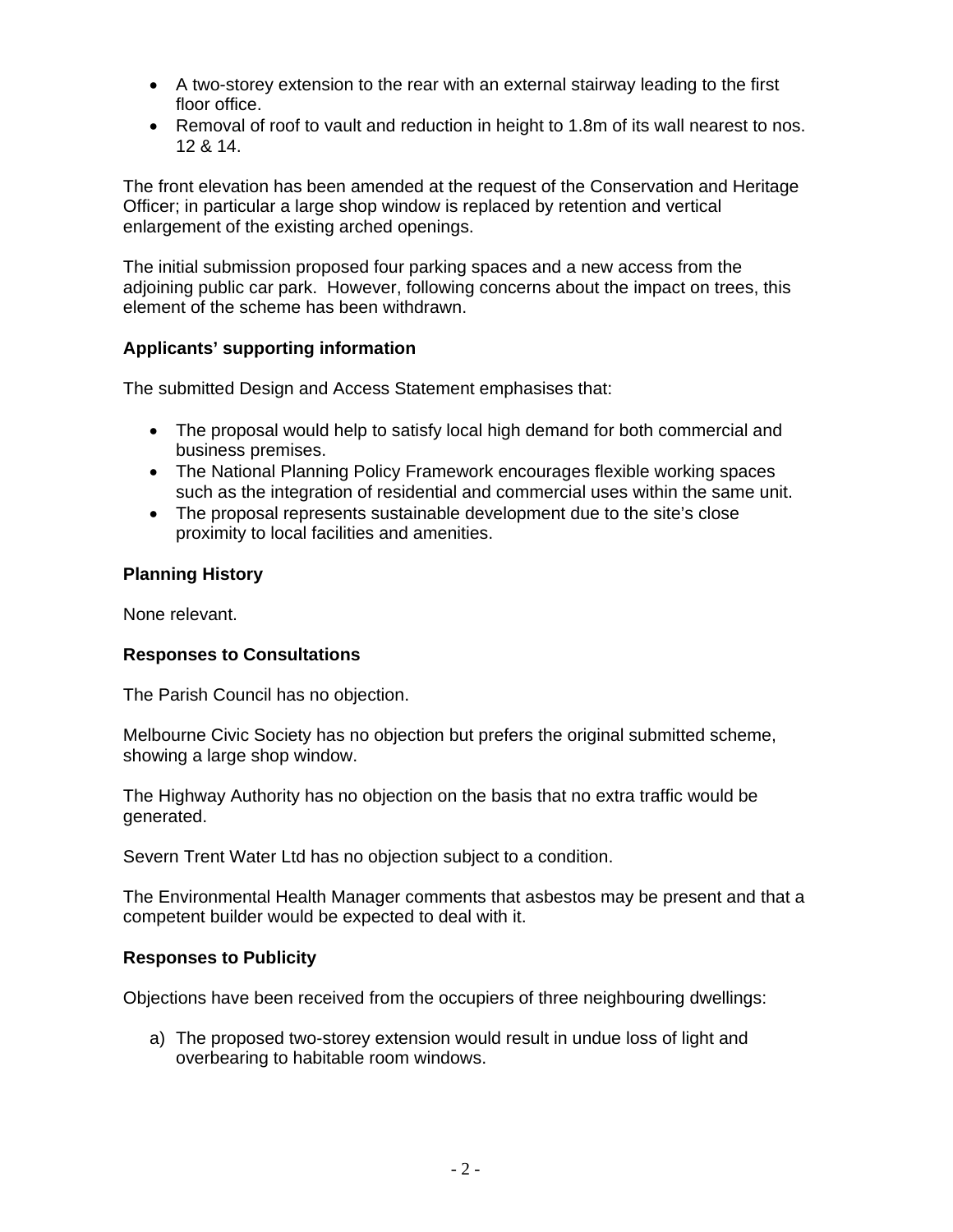- b) There would be overbearing and loss of light to the limited amenity space to the rear of 12-16 Derby Road, to the detriment of residents' reasonable enjoyment of that outdoor space.
- c) Neighbours would be overlooked by a proposed window and the external staircase, to the detriment of privacy.
- d) There would be loss of public parking spaces.
- e) The proposed alterations to the building are not in keeping with the character of the conservation area.
- f) The loss of trees to form parking spaces would be detrimental to the character of the area.
- g) There may be asbestos in the vault building.
- h) The plans indicate access from the adjacent public house, which does not exist.
- i) The access gate from the proposed courtyard (vault) would result in loss of privacy to the neighbouring property, which has a very small outdoor amenity area. The former bank enjoyed emergency access only alongside 12 & 14 Derby Road.
- j) If the courtyard is used as a cafe neighbours could experience smells, noise and lack of privacy and security.
- k) Existing drainage is inadequate for the development.
- l) A bat has been sited flying around the site.
- m) Access from the public car park would increase the risk of crime to neighbours.
- n) There would be no adequate disabled access.

# **Development Plan Policies**

The relevant policies are:

East Midlands Regional Plan Policies 3 & 27.

South Derbyshire Local Plan Saved Housing Policies 5 & 11, Environment Policy 12, Transport Policy 6, Shopping Policy 1, Employment Policy 5.

Supplementary Planning Guidance on new housing is also relevant.

# **National Guidance**

National Planning Policy Framework (NPPF): Paragraphs 11-14 (presumption in favour of sustainable development) Chapter 1 (building a strong, competitive economy) Chapter 2(Ensuring the vitality of town centres) Chapter 6 (Delivering a wide choice of high quality homes) Chapter 12 (Conserving and enhancing the historic environment)

# **Planning Considerations**

The main issues central to the determination of this application are:

- The principle
- Impact on the conservation area
- Residential amenity
- Protected species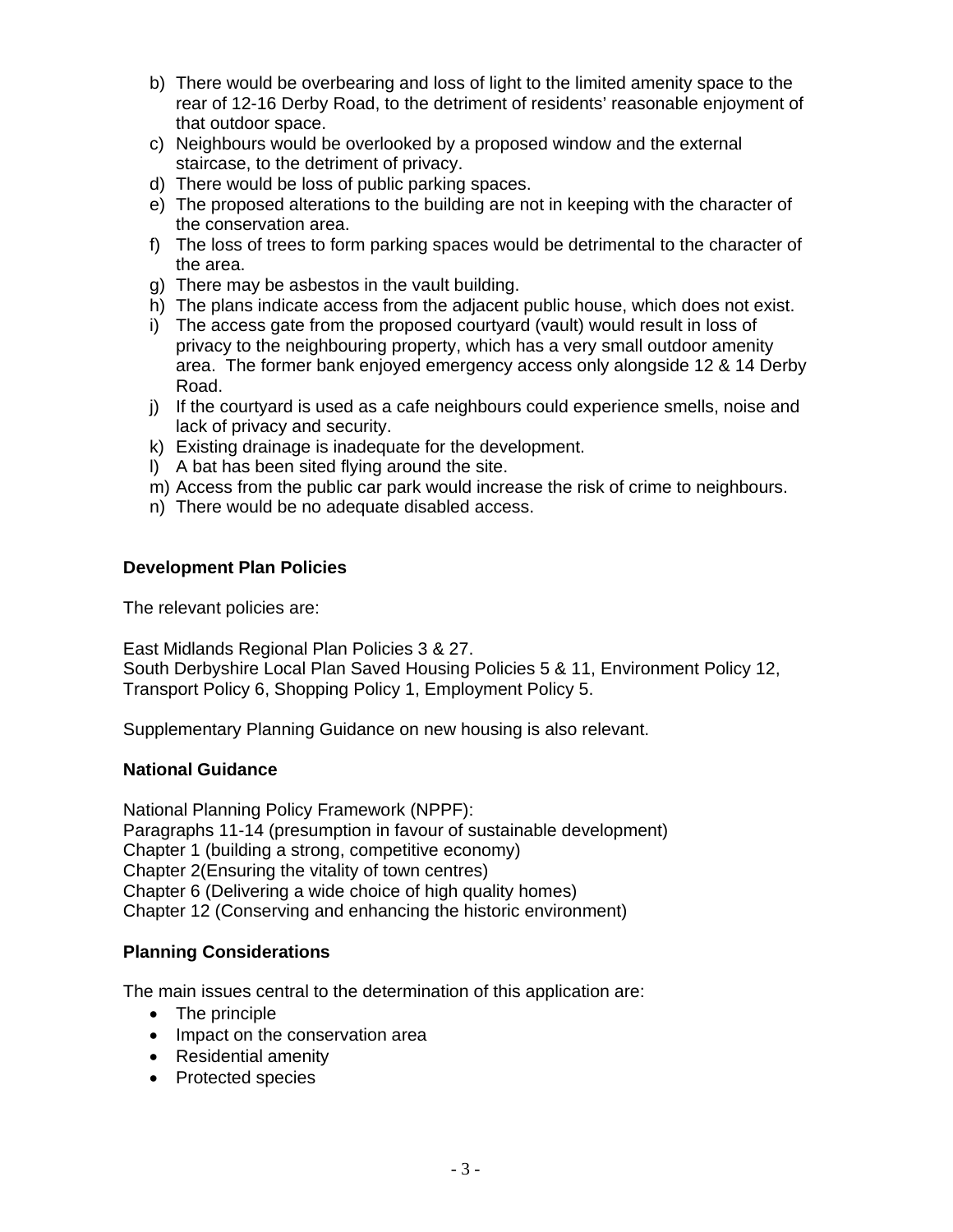# **Planning Assessment**

# The principle

The development would provide retail, business and residential uses in the town centre, which accords with Regional Plan Policy 3 and Local Plan Saved Employment Policy 5, Shopping Policy 1 and Housing Policy 5. These development plan policies are consistent with Chapters 1, 2 & 6 of the NPPF.

# Impact on the conservation area

The proposed alterations and extensions would not be harmful to the character and appearance of the conservation area and provide the opportunity for some enhancements to be incorporated in the most important elevation fronting High Street. The alterations to the rear would not have any significant impact as they would be less visible and seen in the context of the rear faces of the other properties set alongside the public car park, most of which display architectural subordinacy typical of such elevations. As such the proposal conforms to Local Plan Saved Environment Policy 12 and Regional Plan Policy 27, which are consistent with Chapter 12 of the NPPF.

# Residential Amenity

Whilst this is a mixed development the supplementary planning guidance for new housing sets out objective measures to assess the impact of new building on neighbours. In this case a 45º line drawn from the centre of the kitchen window to No 12 would intersect the proposed two-storey extension. This would normally be unacceptable. However the same window directly faces the imposing wall, about 3 m in height, of the vault, at a distance of only 1.3 m. It is considered that reducing this wall to a height of 1.8 m, as proposed, would reasonably compensate the occupiers of the adjoining property for the impact of the extension on the kitchen window.

The courtyard that would be formed within the walls of the vault would retain its existing access into the right of way behind Nos. 12 & 14 High Street. There is no planning control over the extent to which this right of way may be enjoyed by the application property.

The external staircase to the first floor office has the potential to overlook neighbours. However the proposed obscure glazed screen would overcome this eventuality and it is reasonable to require it to be maintained in place in perpetuity.

# Protected species

The roof space of the existing building is already utilised as accommodation and does not have a large roof void with unobstructed flying spaces. The proposed rooflights would sit below the small roof void at the apex of the roof. The vault has a concrete roof and is not accessible. Therefore, by reference to Natural England's Standing Advice and species guidance, the building has a low probability of being used by bats. Some of the trees in the garden may be attractive to bats but no work is proposed to these. An informative would help to safeguard any unexpected discovery of the species.

None of the other matters raised through the publicity and consultation process amount to material considerations outweighing the assessment of the main issues set out above.

# **Recommendation**

**GRANT** permission subject to the following conditions: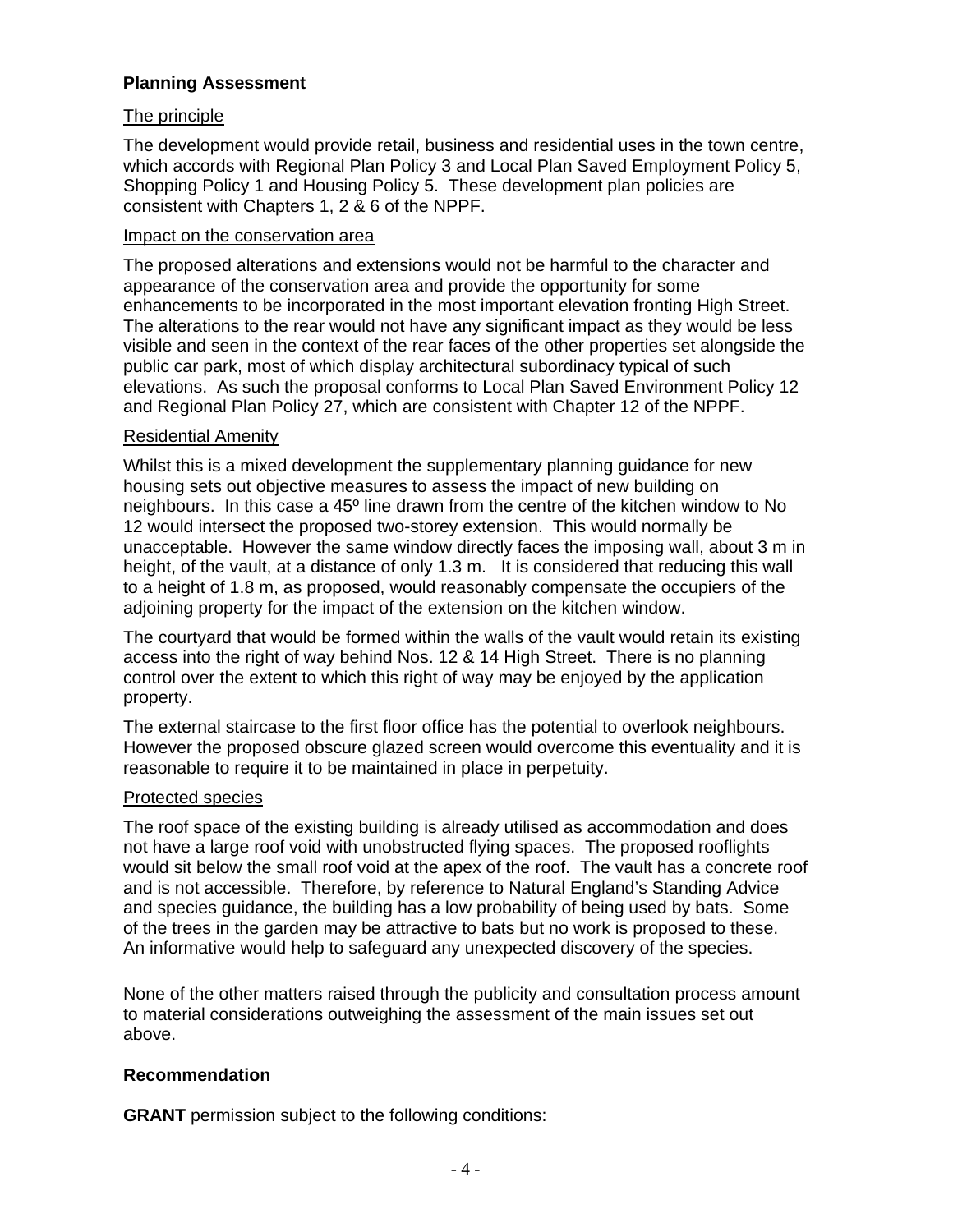1. The development permitted shall be begun before the expiration of three years from the date of this permission.

 Reason: To conform with Section 91(1) of the Town and Country Planning Act, 1990 (as amended by section 51 of the Planning and Compulsory Purchase Act 2004).

2. Notwithstanding the originally submitted details, this permission shall relate to the amended drawing nos. HSB.PRP.03 Rev B, HSB.PRE.04 Rev B and MCP.PRL.001 Rev B as further amended by the agent's e-mail dated 19 October 2012, omitting the proposed access and car parking spaces.

 Reason: For the avoidance of doubt, the original submission being considered unacceptable.

3. Before being incorporated in the development precise details, specifications and, where necessary, samples of the facing materials to be used in the construction of the external walls and roof of the building have been submitted to and approved in writing by the Local Planning Authority. The work shall be carried out in accordance with the approved details.

 Reason: To safeguard the appearance of the existing building and the locality generally.

4. Pointing of the building shall be carried out using a lime mortar no stronger than 1:1:6 (cement:lime:yellow sand). The finished joint shall be slightly recessed with a brushed finish.

Reason: In the interests of the appearance of the building.

5. A sample panel of pointed brickwork/stonework 1 metre square or such other area as may be agreed with the Local Planning Authority shall be prepared for inspection and approval in writing by the Local Planning Authority prior to the implementation of any other works of pointing. The works shall be carried out in accordance with the approved sample.

 Reason: In the interests of the appearance of the building and the locality generally.

6. Large scale details to a minimum scale of 1:10 of eaves, verges, external joinery, external staircase and obscure glazed screen, including horizontal and vertical sections, precise configuration of opening lights and cill and lintel details shall be submitted to and approved in writing by the Local Planning Authority before being incoporated in the building. The eaves, verges, external joinery, external staircase and glazed screen shall be constructed in accordance with the approved details.

 Reason: The details submitted are inadequate to determine whether the appearance of the building would be acceptable.

7. Subject to Condition No 6 above the alterations to the front elevation shown on Drawing no. HSB.PRE.04 Rev B shall be carried out and completed prior to the first use of building for any of the purposes specified in the application.

Reason: In the interests of the appearance of the conservation area.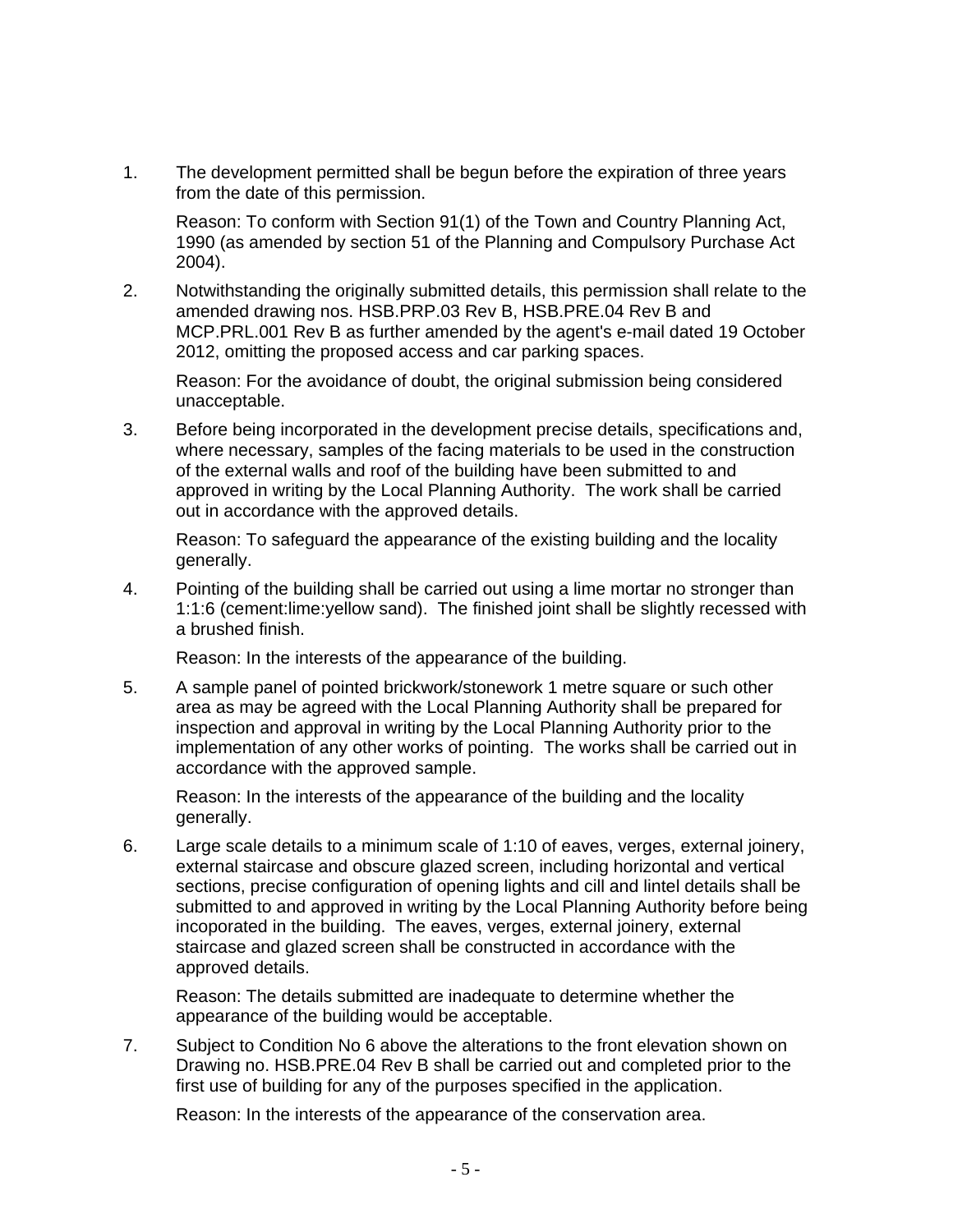8. Subject to Condition 6 above the obscure glazed screen to the external staircase, specifications of which shall have previously been submitted to and approved in writing by the Local Planning Authority, shall be fitted prior to the first use of the first floor office and shall be retained as such in perpetuity.

 Reason: To avoid overlooking of adjoining property in the interest of protecting privacy.

9. Prior to being incorporated in the development, details and specifications of the rainwater goods, including the method of fixing, shall be submitted to and approved in writing by the Local Planning Authority. The work shall be carried out in accordance with the approved details.

 Reason: To safeguard the appearance of the existing building and the locality generally.

10. All plumbing and service pipework, soil and vent pipes, electricity and gas meter cupboards and heating flues shall be located inside the building unless specifically agreed in writing by the Local Planning Authority. The type, number, position and finish of heating and ventilation flue outlets shall be agreed in writing with the Local Planning Authority before development is commenced.

 Reason: In the interests of the appearance of the building and the character of the area.

Informatives:

Whilst there is low probability of bats being present in the building you shoud lbe aware that it is an offence to kill or damage or disturb bats or their roosts. If bats are found you are advised to inform Natural England, Block 7, Government Buildings, Chalfont Drive, Nottingham, NG8 3SN.

Practical advice on how to protect/relocate any bats may be obtained from Malcolm Hopton, Derbyshire Bat Group, 9 Ashton Close, Mickleover, Derby, DE3 5QD, (Tel. 01332 511427).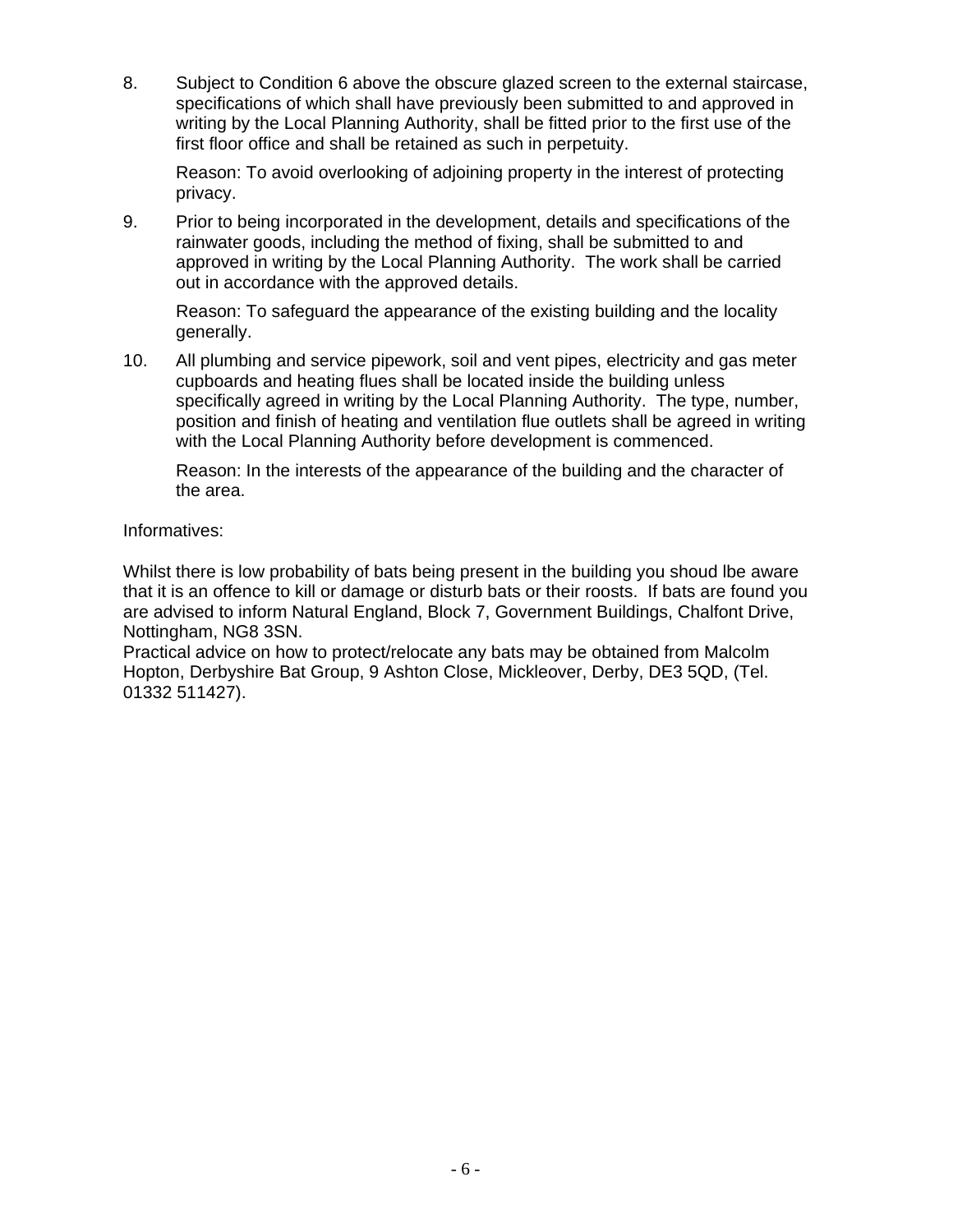**Item 1.2** 

**Reg. No. 9/2012/0701/FH** 

| <b>Applicant:</b>    |  |  |  |
|----------------------|--|--|--|
| <b>MR DEAN WHITE</b> |  |  |  |
| <b>183 WOOD LANE</b> |  |  |  |
| <b>NEWHALL</b>       |  |  |  |
| <b>SWADLINCOTE</b>   |  |  |  |
| <b>DE11 0LY</b>      |  |  |  |

**Agent: MR DEAN WHITE 183 WOOD LANE NEWHALL SWADLINCOTE DE11 0LY** 

# **Proposal: THE RETENTION OF A GARDEN STRUCTURE AT 183 WOOD LANE NEWHALL SWADLINCOTE**

**Ward: NEWHALL** 

**Valid Date: 17/08/2012** 

#### **Reason for committee determination**

Councillor Bambrick (ward member) requests the committee determine the application as local concern has been expressed about a particular issue.

#### **Site Description**

The application property is a semi-detached house on Wood Lane, a road of mostly inter-war properties of varied designs. The relatively new housing development of Bretby Heights was granted planning permission in 2002 to the rear of this section of Wood Lane. The applicant's house sits on slightly higher ground than the property's garden. The application property's garden is at a similar level to the properties on Bretby Heights to the rear.

# **Proposal**

The application seeks to gain retrospective permission for a garden structure that houses a golf simulator for the private residential use of the applicant and his family. Currently the structure is clad in metal sheeting but the application proposes that it will be finished in wood cladding.

There was a discrepancy between the position of the structure as shown on the originally submitted drawing and that of the actual position of the structure. An acceptable amended drawing has now been received.

# **Applicants' supporting information**

None.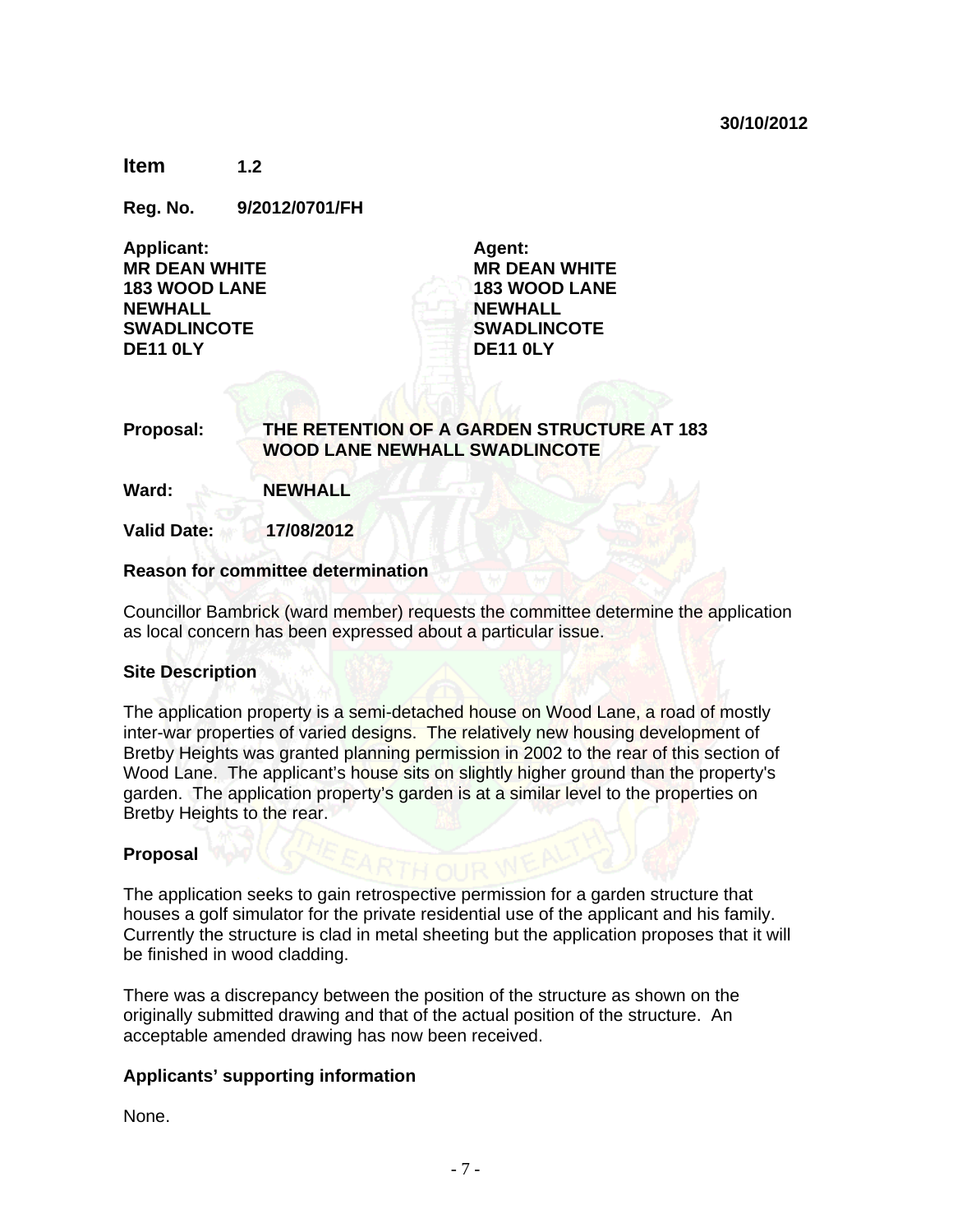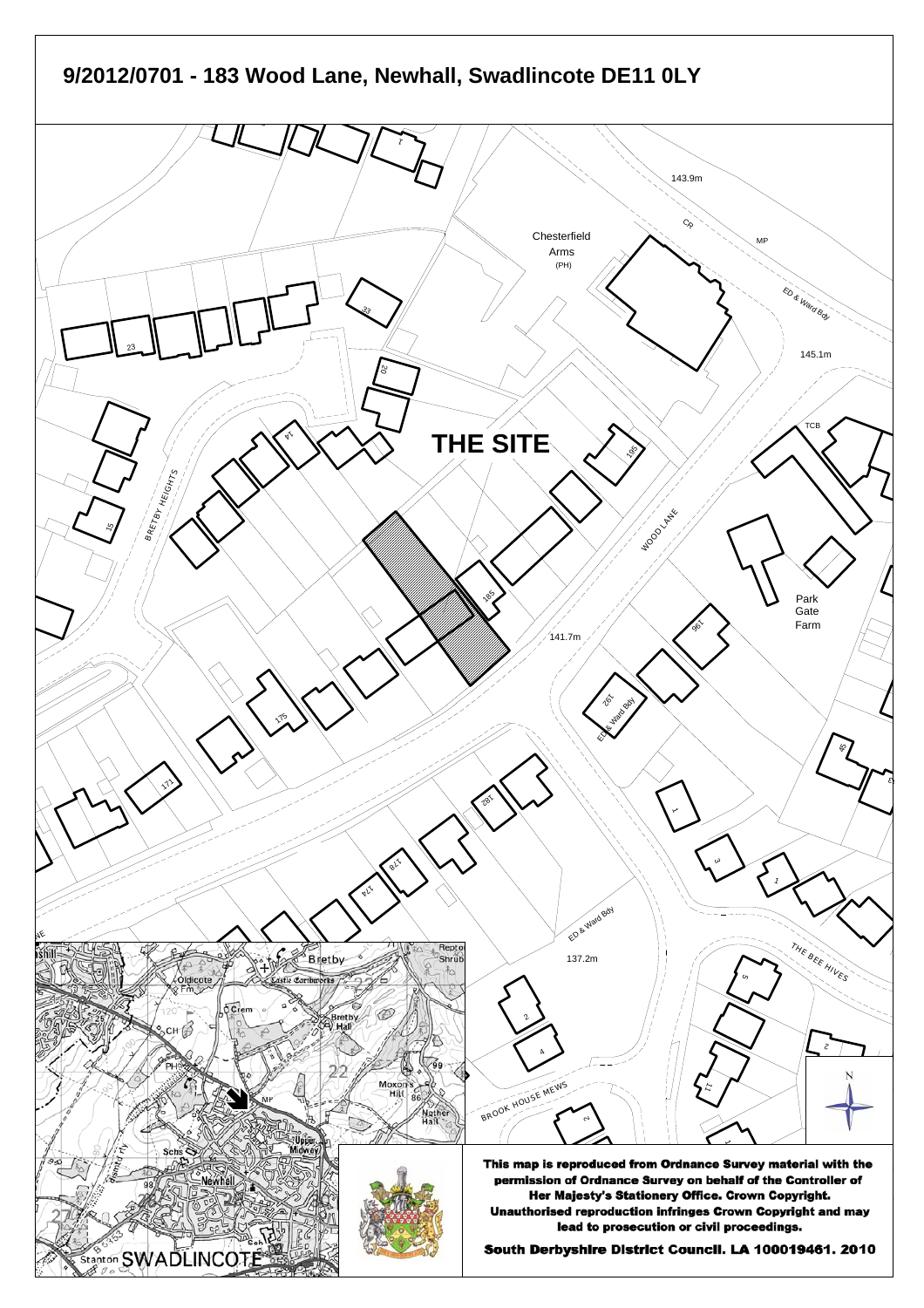# **Planning History**

None.

# **Responses to Consultations**

The Tree Officer and the Environmental Health Manager have no objection.

# **Responses to Publicity**

Two of the rear neighbouring properties object to the application on the following grounds:

- The structure is too high and too close.
- The structure has resulted in works to protected trees.
- A fence has been moved and the structure has been erected upon land outside of the applicant's boundary.
- The applicant chose not to move the structure in order to avoid requiring planning permission.
- Providing a false statement that there are no trees within falling distance of the structure.
- The structure is not in keeping with its surroundings and will become more obvious when there are no leaves on the tree's
- The ownership boundary and the position of the structure shown on the submitted drawing are not accurate.
- The structure's use as a golf simulator will result in noise disturbance

# **Development Plan Policies**

None relevant.

# **National Guidance**

Paragraphs 57, 58 and 61 of the National Planning Policy Framework.

# **Planning Considerations**

The main issues central to the determination of this application are:

- The design of the structure.
- The impact of the development on the amenities of neighbouring properties.

# **Planning Assessment**

In the absence of any directly relevant development plan policy, the structure in question falls to be judged under Paragraphs 57, 58 and 61 of the National Planning Policy Framework which required consideration of whether the development is in keeping with the local surroundings, appropriately integrated within the current built environment and without undue detriment to adjacent public and private spaces.

The structure is situated at the bottom of the garden in close proximity to the rear boundary where it abuts No.14 Bretby Heights. Although it is of a greater height than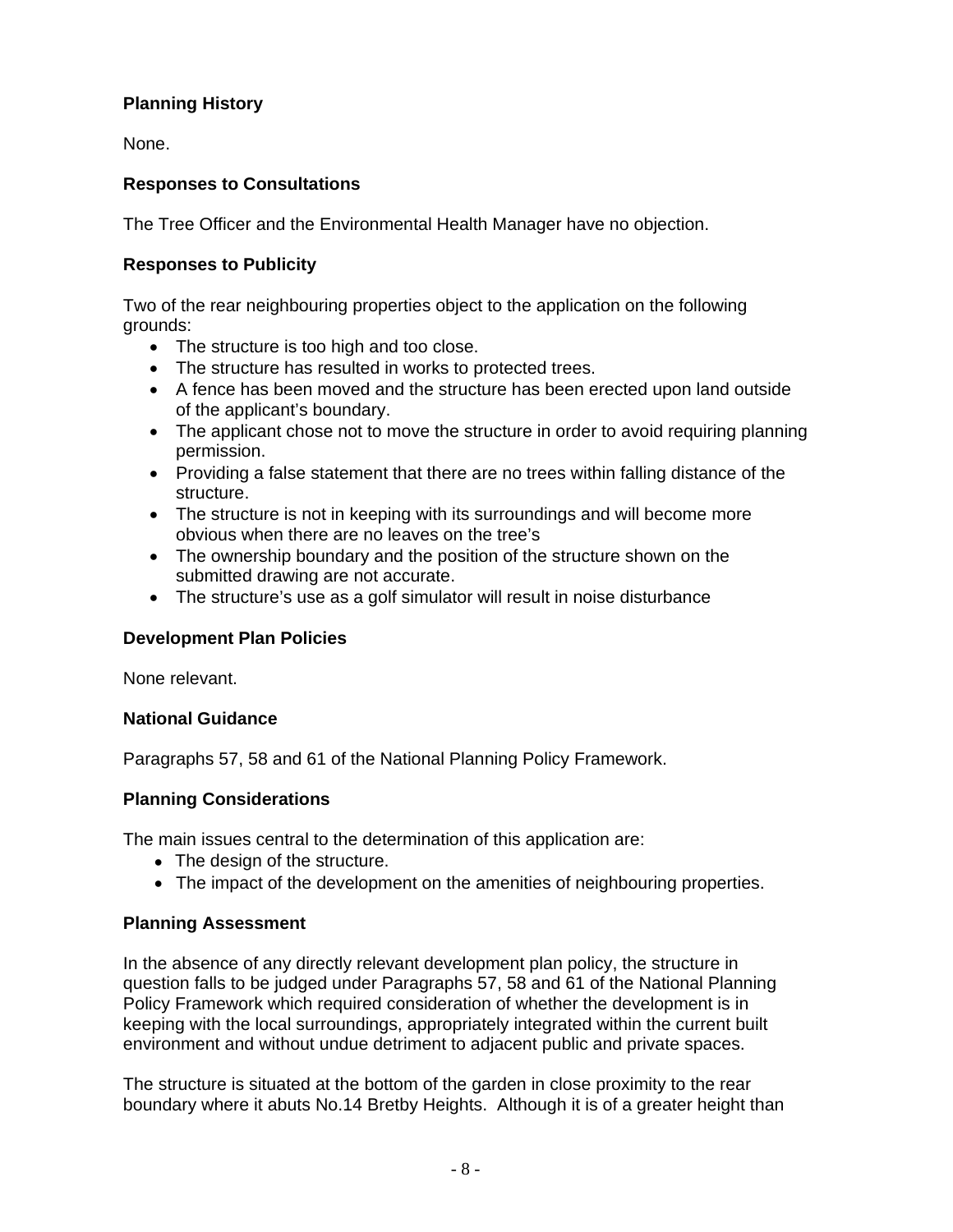structures around it, it is considered that once clad in wood it will be of an acceptable appearance in its location. The structure does not materially overshadow the rear amenity space of No.14 Bretby Heights, given that the rear most part of No.14 Bretby Heights is already subject to considerable shading from several protected trees, which is not exacerbated by the application structure.

The Council's Enforcement team are aware of the allegation of unauthorised works to protected trees and have found no evidence to support a breach of planning control at this time.

The proximity of the trees in relation to the garden structure have been considered by the Tree Officer and found to be acceptable with the condition that the slabs on which the structure has been erected are not replaced with a more invasive base that may harm the protected tree roots.

On the advice of Environmental Health there is no evidence to suggest that the use of the structure as a golf simulator will cause undue noise disturbance to neighbouring residents.

The structure, once clad in wood, would be of an acceptable design that would have no material adverse impact upon the amenities of neighbouring properties.

None of the other matters raised through the publicity and consultation process amount to material considerations outweighing the assessment of the main issues set out above.

# **Recommendation**

**GRANT** permission subject to the following conditions:

1. The development shall be clad in timber in accordance with the submitted drawings no later than four months from the date that of this permission.

 Reason: In the interests of the appearance of the building and the character of the area.

2. There shall be no ground penetrating works undertaken as part of the approved development at either the present time or at any time thereafter, unless otherwise agreed in writing by the Local Planning Authority.

Reason: To safeguard the health of the protected trees.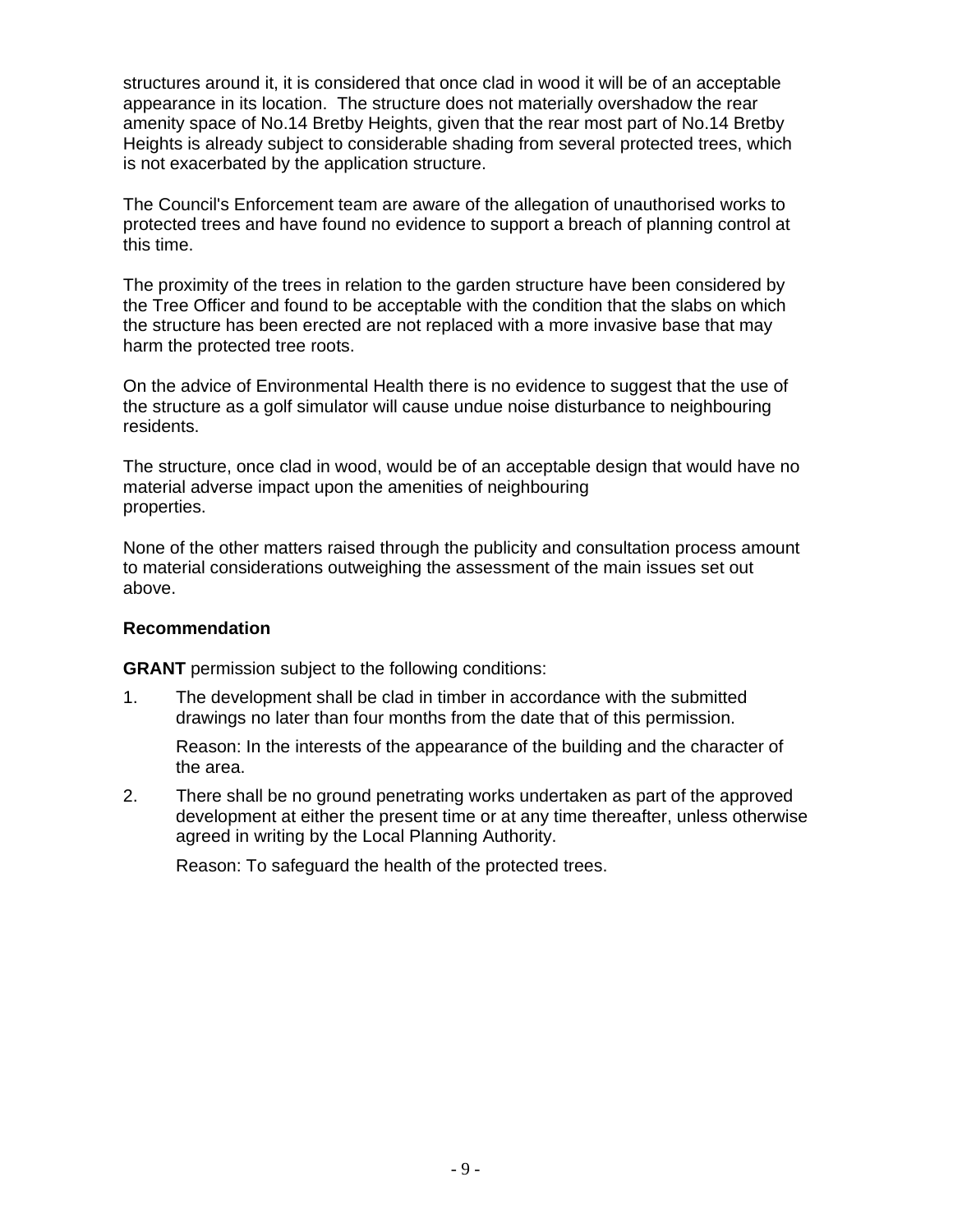**Item 1.3** 

**Reg. No. 9/2012/0747/U** 

| <b>Applicant:</b>      |
|------------------------|
| <b>Mr Robert Brown</b> |
| <b>Cedar House</b>     |
| 41 Main Street         |
| <b>Newton Solney</b>   |
| <b>Derbyshire</b>      |
| <b>DE15 0SJ</b>        |

**Agent: Mr John Chambers 16 Cherry Leys Winshill Burton on Trent Staffordshire DE15 0DS** 

# **Proposal: THE RETENTION OF A CHANGE OF USE OF PADDOCK INTO RESIDENTIAL CURTILAGE AT CEDAR HOUSE 41 MAIN STREET NEWTON SOLNEY**

**Ward: REPTON** 

**Valid Date: 12/09/2012** 

# **Reason for committee determination**

The application is brought to Committee at the request of Cllr Stanton as local concern has been expressed about a particular issue.

# **Site Description**

The application site lies within the grounds of Cedar House, a large Grade II listed detached house set in extensive grounds within Newton Solney Conservation Area which backs onto open countryside. The application site is an area of gravelled hardstanding, formerly paddock, situated within the grounds of the house but outside of Newton Solney development boundary. The site abuts the gardens of neighbouring properties. Newton Solney Footpath No. 9 runs from southwest to northeast alongside a field boundary hedge to the south of the site in land under the applicant's ownership.

# **Proposal**

The application seeks to retain the change of use of the land, approximately 270 sq m, from paddock into residential curtilage.

#### **Applicants' supporting information**

A Design and Access Statement has been submitted with the application which includes the following information:

The previous stable and hard standing was dilapidated and unsightly.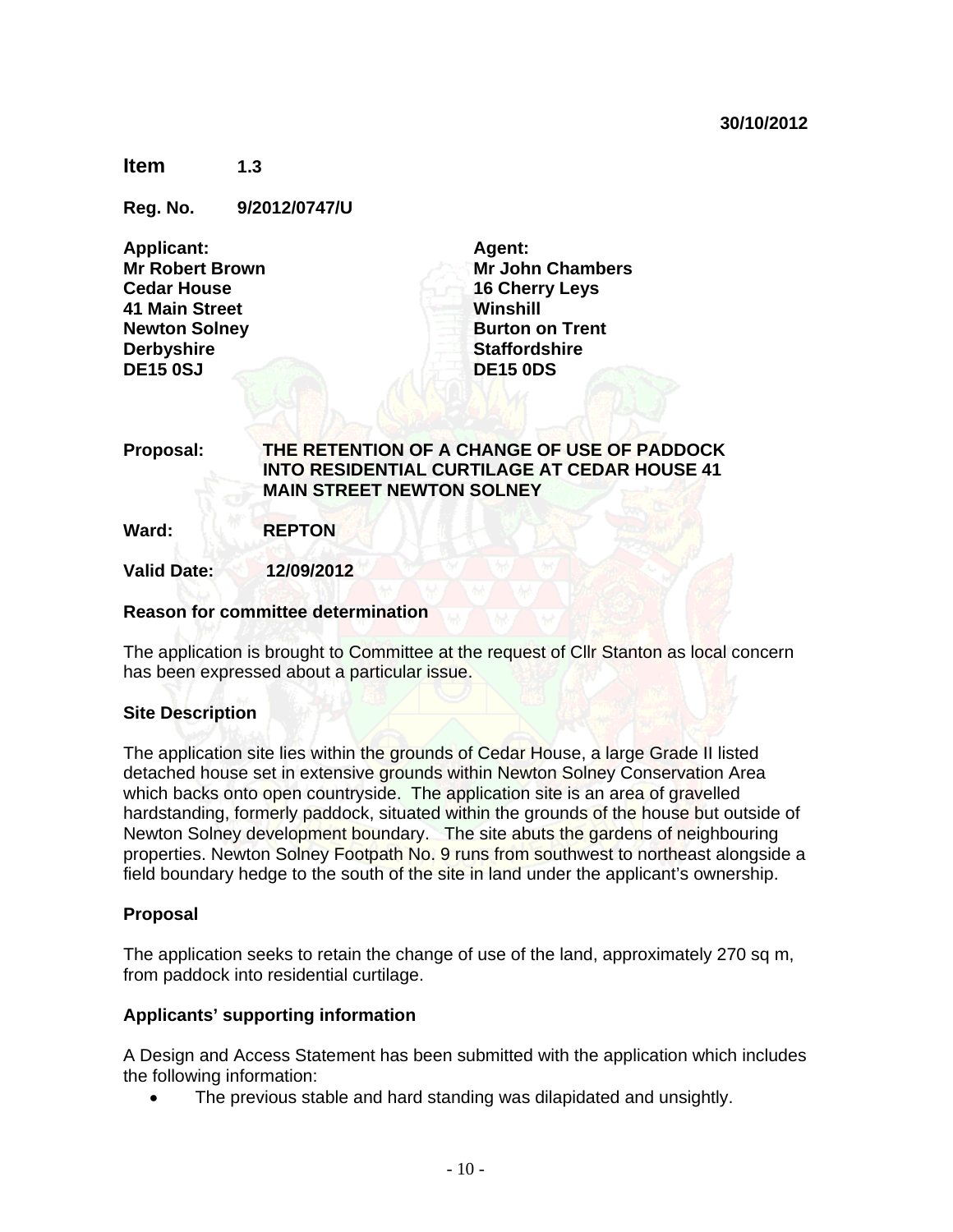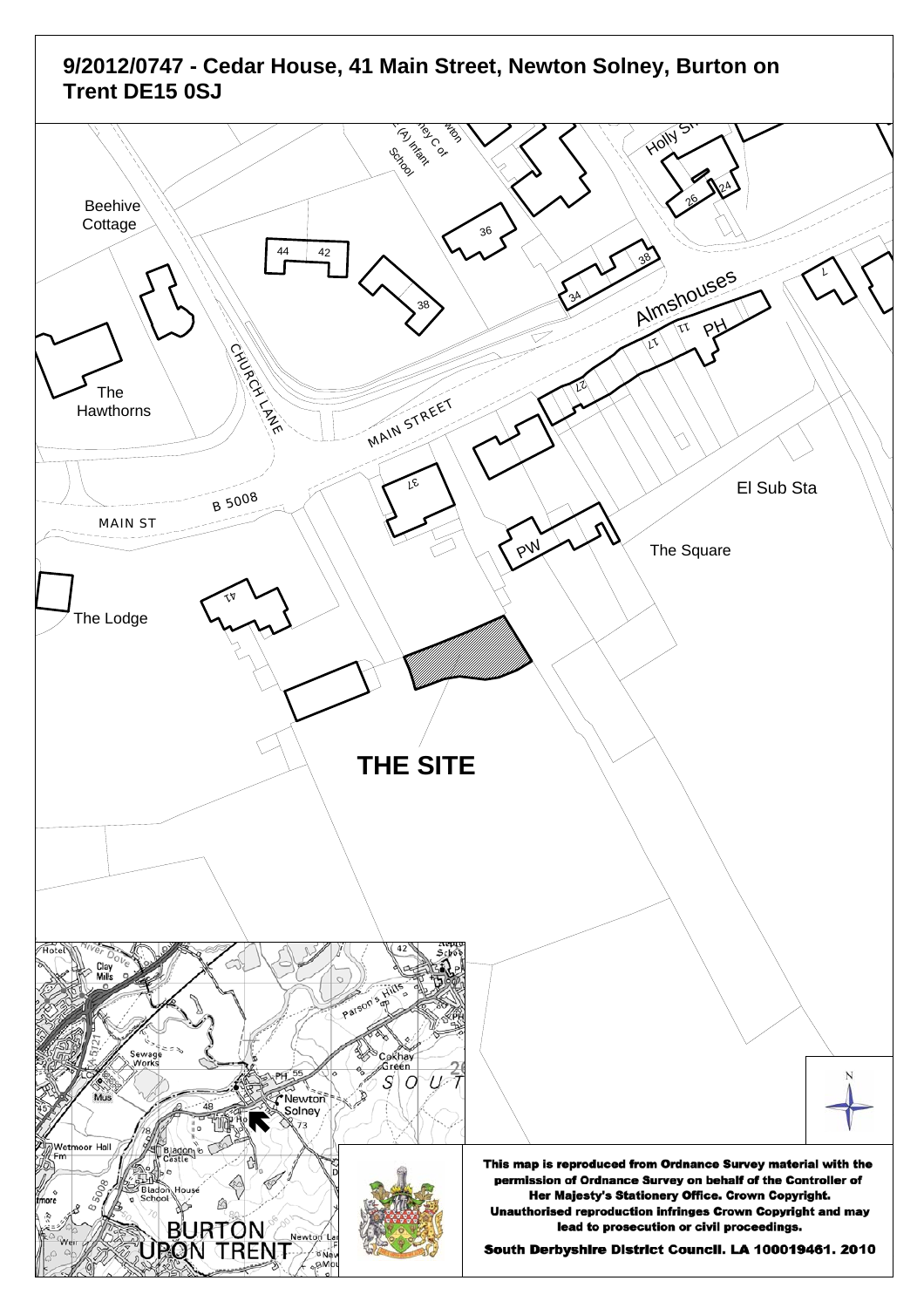- The site was cleared in 2006 and topped with granite chippings with a small 300mm wall to define the area.
- At present the site is being used as a temporary store for building materials and a welfare cabin, as work is being carried out to the adjacent buildings.
- The applicant has no intention of building on the site and only intended to improve the overall aspect of Cedar House.

The applicant has advised that stable and a hard standing formally occupied the site. When planning permission for a garage block in this location was refused the site was cleared and topped with granite chippings to tidy the area up and provide additional parking.

# **Planning History**

An application for the erection of a garage and outbuilding block on this part of the site was refused in 2007 (9/2006/1141) being considered an unwarranted intrusion into the countryside and outside the village confine, harmful to the appearance and character of Newton Solney Conservation Area.

9/2007/0842 - The erection of garage and outbuilding blocks and garden wall. Permitted 14.09.07.

9/2009/0030 - The conversion and extension of existing outbuildings to form a swimming pool and ancillary accommodation. Permitted 10.03.09.

The current application has been submitted as a result of an enforcement investigation.

# **Responses to Consultations**

The Conservation Officer has no objection.

# **Responses to Publicity**

Four letters of objection have been received raising the following concerns:

- a) The application has been made to regularise development that has already taken place.
- b) The land is in the Conservation Area & outside the village development boundary.
- c) The change of use would be contrary to the Local & Parish Council Village plans and may set a precedent for similar applications.
- d) The containers used for storage detract from the views of the conservation area.
- e) The excavation of the land was done several years ago.
- f) The unsightly storage area is an intrusion into the countryside & the conservation area & is clearly visible to users of the historic public footpaths which run across adjoining land.

# **Development Plan Policies**

The relevant policies are: Local Plan: Environment Policies 1, 12 & 13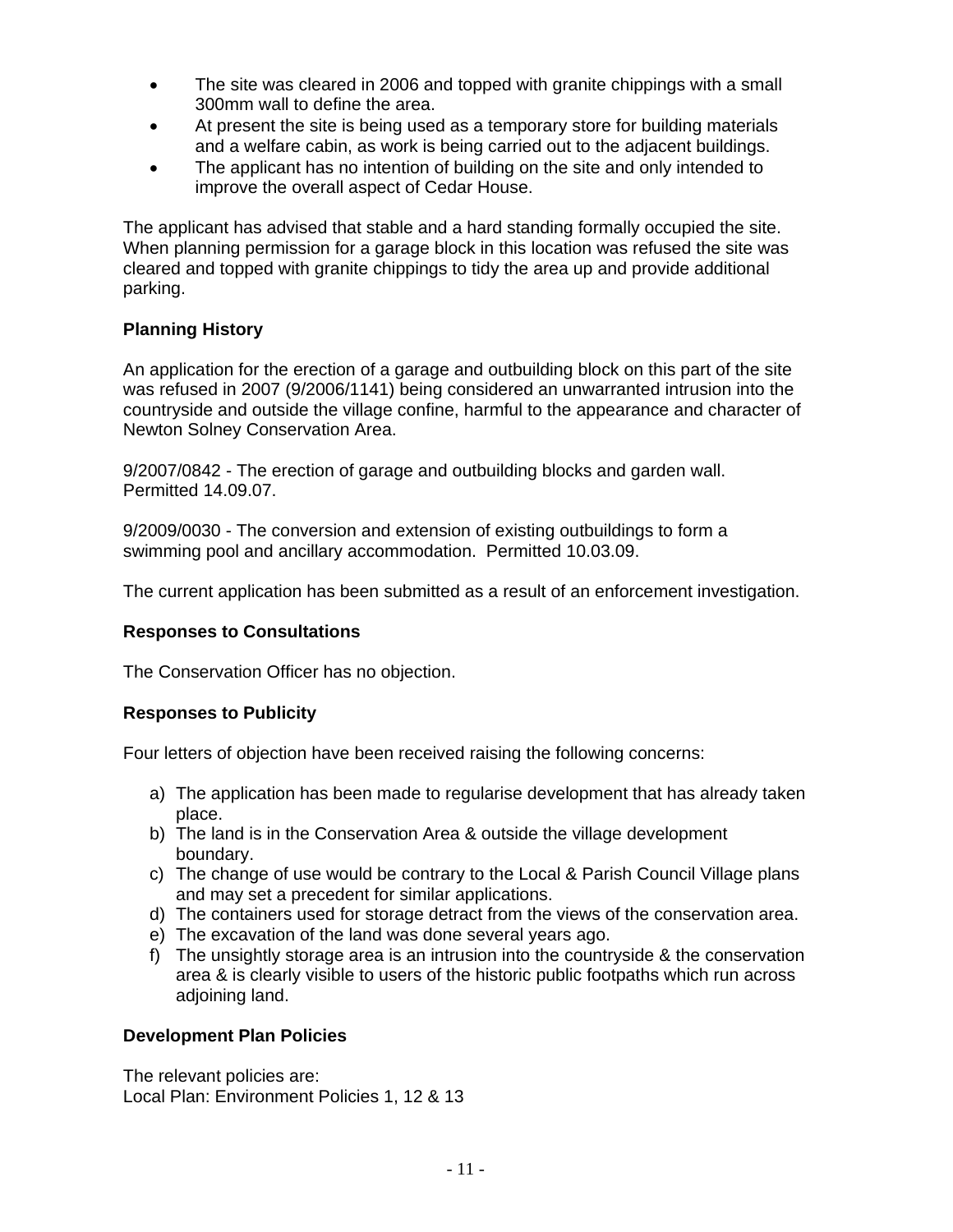# **National Guidance**

NPPF paragraphs 7, 109 & 132

# **Planning Considerations**

The main issues central to the determination of this application are:

- The principle of the change of use
- Impact on the character of Newton Solney Conservation Area and the countryside and the setting of the listed building

# **Planning Assessment**

Environment Policy 1 restricts development outside settlements to that which is essential to a rural based activity or unavoidable in the countryside and, if permitted, seeks to ensure that the character of the countryside, the landscape quality, wildlife and historic features are safeguarded and protected.

NPPF paragraph 109 advises that planning should contribute to and enhance the natural and local environment by protecting and enhancing valued landscapes. At paragraph 132, the guidance advises that consideration should be given to considering the impact of the proposed development on the significance of a heritage asset giving proportionate weight to the asset's conservation.

The change of use is not required in association with a rural based activity but could be considered, by virtue of the rural location of Cedar House, unavoidable in the countryside.

Environment Policy 1 is designed to protect the undeveloped openness of the countryside from inappropriate development. Alongside this, Environment Policies 12 and 13 seek to protect the character and appearance of the conservation area and preserve the setting of the listed building.

The site is tucked into a corner formed by the boundary walls to the gardens of neighbouring properties. The land drops away from the public footpath that crosses the fields to the south of the site such that the gravelled area is not visually prominent within the surrounding rural landscape. Although parked vehicles would be more visible the land is viewed in the context of the existing built development beyond and the existing residential curtilage of Cedar House and its outbuildings such that it is not considered that the use would represent a significant obtrusive encroachment into the countryside or a significant adverse impact on the character of the conservation area and setting of the listed building.

A condition is recommended to control the erection of any structures on the land which would retain the Local Planning Authority control over maintaining the rural character of the area.

The existing containers and materials on site are required in association with ongoing permitted building works on site and would be removed following completion of these works.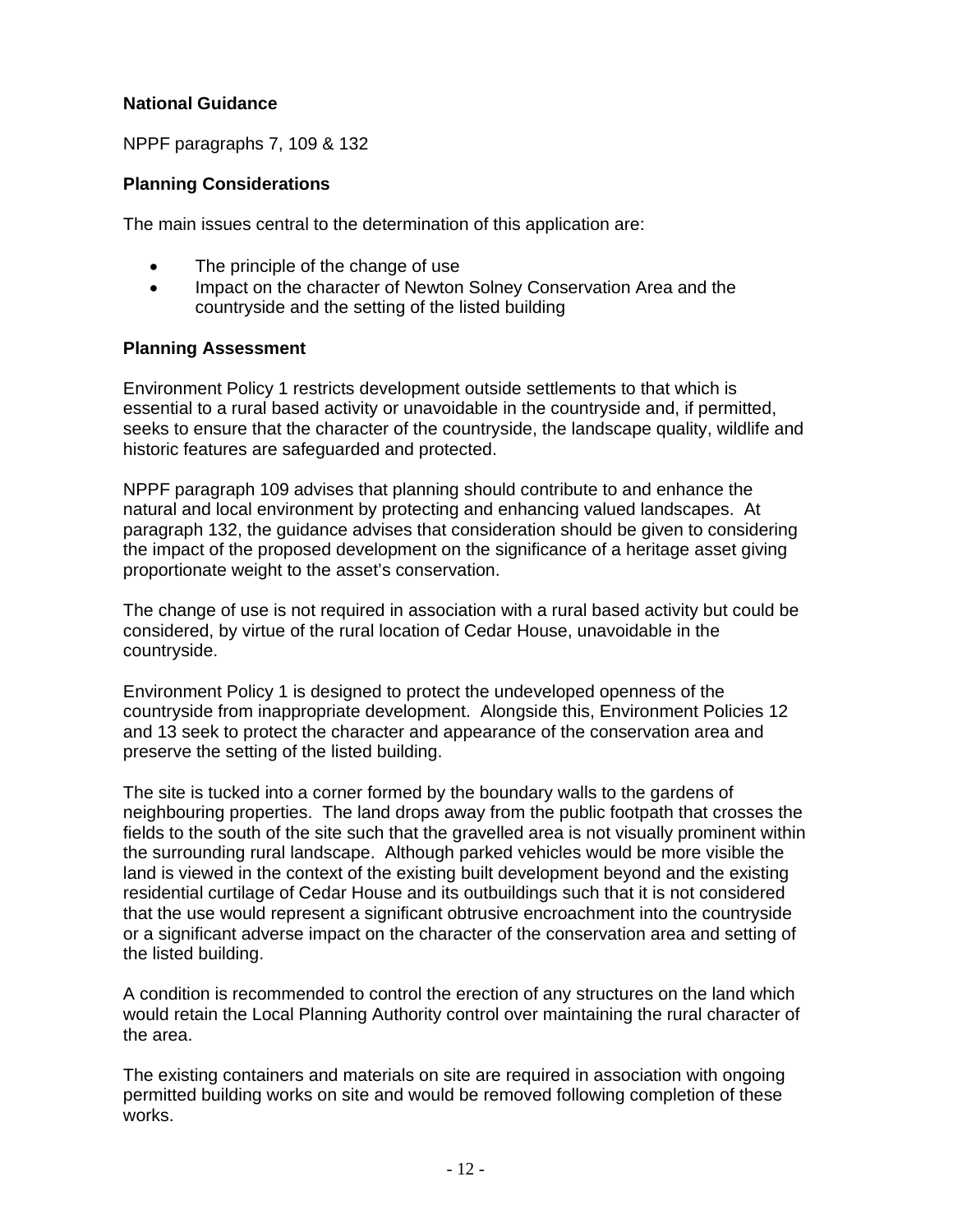The proposed use of the land would not materially detract from the open character of the countryside hereabouts or the rural setting and is considered acceptable.

None of the other matters raised through the publicity and consultation process amount to material considerations outweighing the assessment of the main issues set out above.

# **Recommendation**

**GRANT** permission subject to the following conditions:

1. Notwithstanding the provisions of the Town and Country Planning (General Permitted Development) (Amendment) (No.2) (England) Order 2008, no buildings and no gates, walls, fences or other means of enclosure shall be erected on the application site, except as authorised under the submitted application or by any other condition attached to this permission, without the prior grant of planning permission on an application made in that regard to the Local Planning Authority.

 Reason: To ensure that any such structures are appropriate to the character and appearance of the building.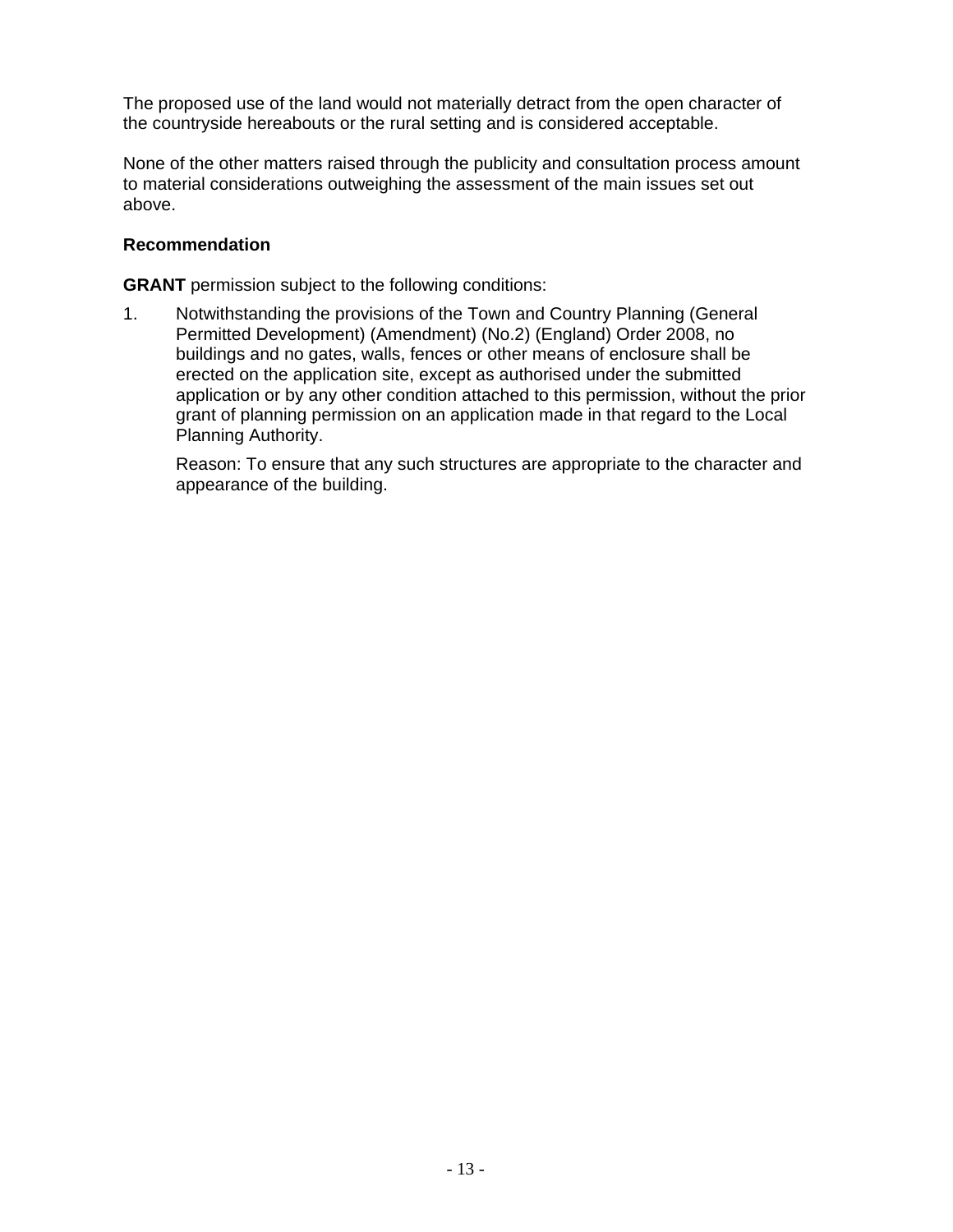# **Item 2.1**

**Reg. No. 9/2012/0761/U** 

**Applicant: MR SUKHJINDER GILL ELEMENT PROPERTIES LTD 66 ROLLESTON ROAD HORNINGLOW BURTON ON TRENT DE13 0JZ** 

**Agent: MARK GOODWILL-HODGSON 1 HIGHFIELD ROAD WEST BRIDGEFORD NOTTINGHAM NG2 6DR** 

# **Proposal: THE CHANGE OF USE FROM (CLASS D2) TO (CLASS A1 OR A5) AT PETER SMITH SPORTS CARS STATION ROAD HATTON DERBY**

**Ward: HATTON** 

**Valid Date: 04/09/2012** 

#### **Reason for committee determination**

Councillor Roberts (ward member) has requested that Committee determines this application as local concern has been expressed about a particular issue.

#### **Site Description**

The level site comprises a former car showroom and hardstanding situated on Station Road. Sole access to the site is from Station Road. The site has been vacant for about a year.

#### **Proposal**

The proposal is to convert the north arm of the building to a supermarket and the west arm would be converted into two shops one of which may be occupied as a hot food shop. The main changes to the building relate to the Station Road Facades. A new sliding door would be inserted in the south facing range of windows and the remaining windows would be clad in an obscure film. A cash vending machine would also be in this façade. There are no details of changes to the west elevation at this time as the applicant expects that individual occupiers would make there own applications for changes. No details of fume extraction equipment have yet been supplied for the potential A5 hot food shop.

#### **Applicants' supporting information**

The proposal involves the change of use from a car show room to A1/A5 retail uses.

The applicants contend that the site lies in what is essentially the village centre where existing retail facilities exist. The access from Station Road has good visibility in each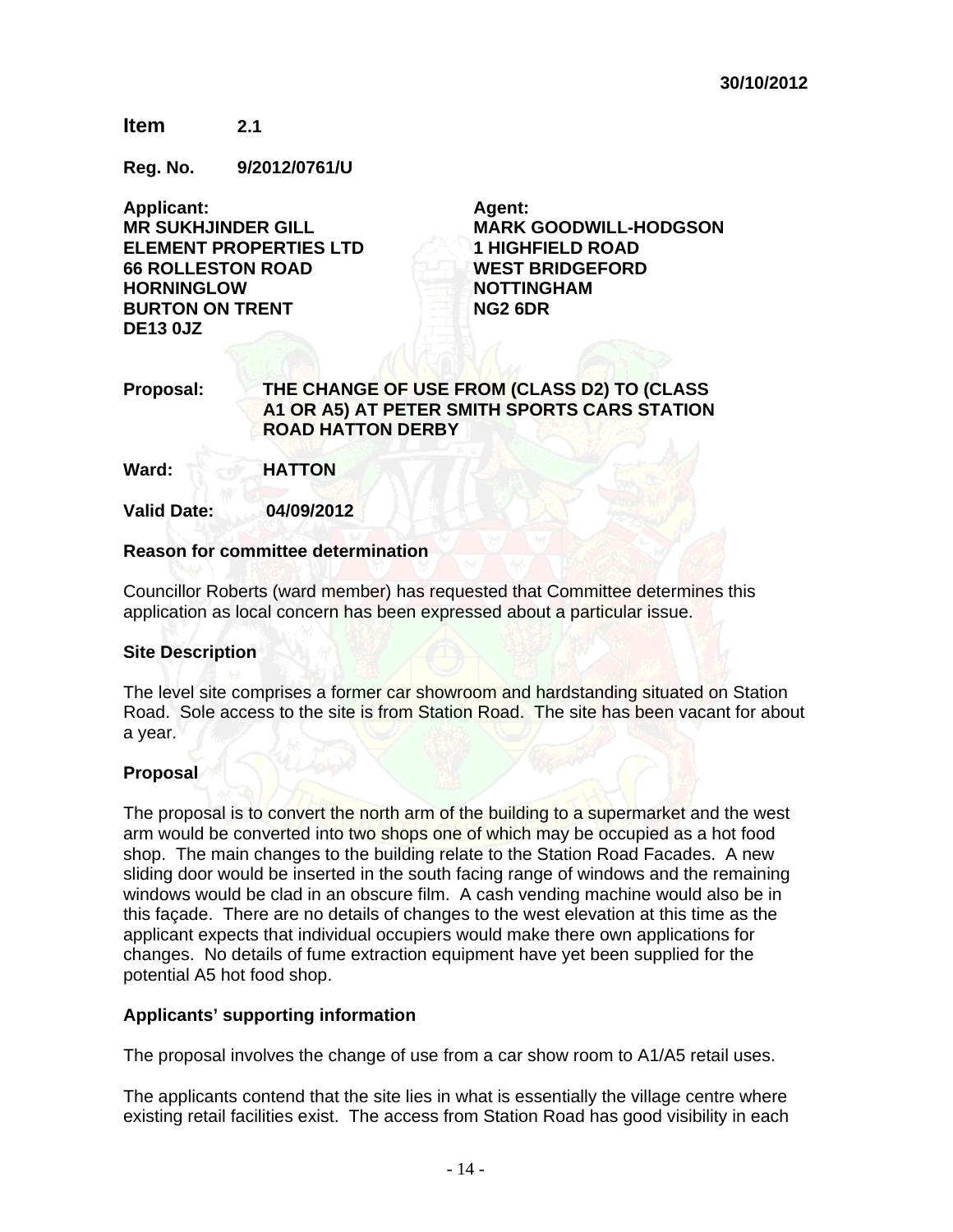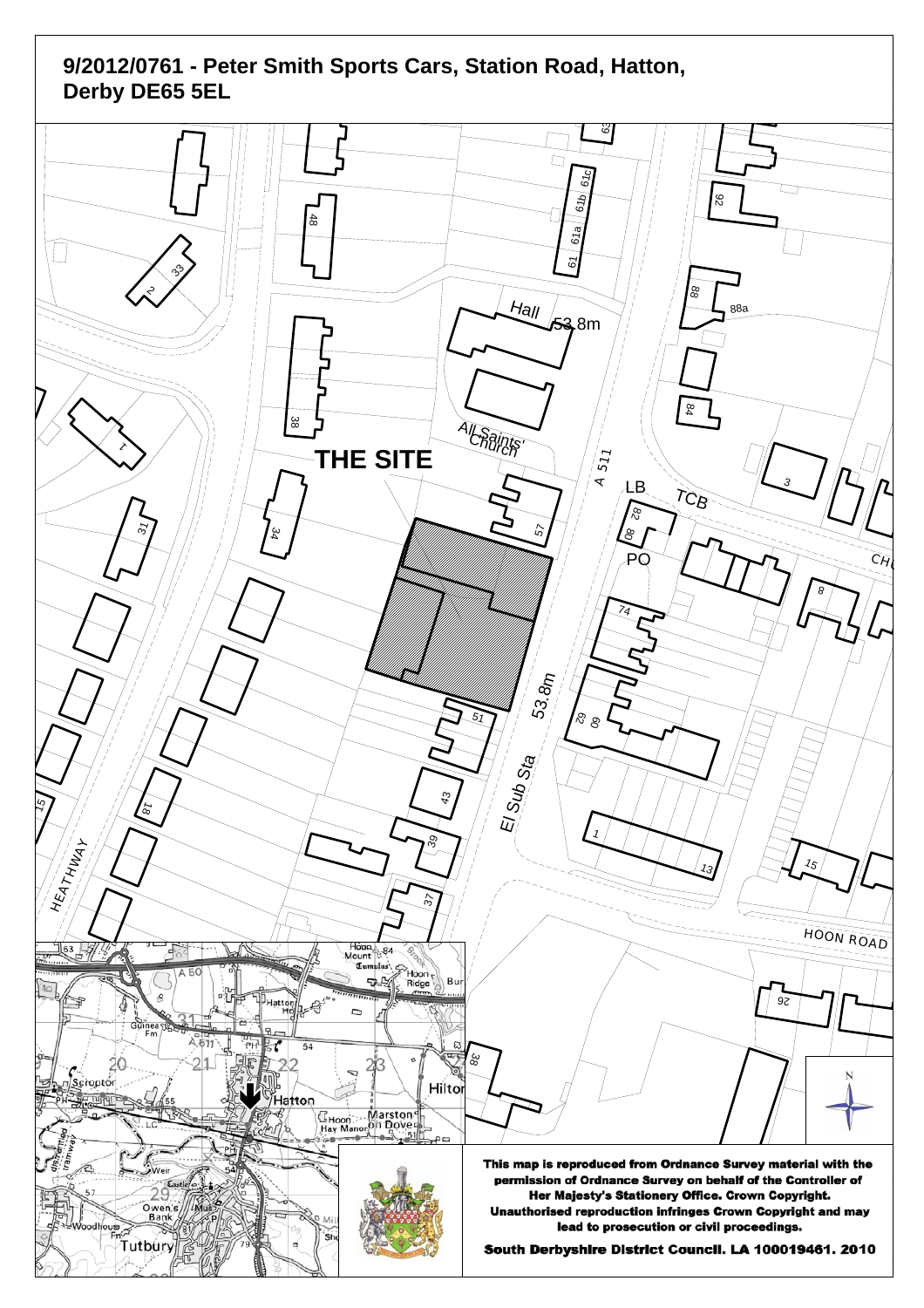direction but the on street parking that occurs narrows the road. Parking space for 14 cars, including access parking, together with the provision of cycle and motorcycle parking. Whilst the standards require 16, spaces for the proposed floor space, the transport assessment asserts that this figure includes 3.5 parking spaces for staff and as staff would be recruited locally, there is no requirement for parking space for staff, as they would walk to work. The 14 spaces are adequate by the applicant to meet the site's need for parking space. Full compliance with the requirements of Part M of the building regulations is proposed in respect of persons with ambulant difficulties.

The Transport Statement acknowledges that the site cannot accommodate articulated vehicles but smaller commercial vehicles can access the site it is argued. The applicants existing store in Burton has similar delivery requirements by articulated vehicles to those that would be necessary at the application site. Deliveries by articulated vehicles are timed to occur between 0600 and 0900 on the Burton Site and evidence is submitted as an appendix to demonstrate that deliveries occur as proposed in this case. Two deliveries per week by articulated lorries would be the maximum, other deliveries such as milk and bread can occur within the site it is asserted.

The applicants state that there are no ecological, biodiversity, landscape, contamination or archaeological issues affecting the site as the buildings and ground around it will not be disturbed other than by internal alterations and the provision of sliding doors to the main part of the building. Whilst it is acknowledged that the site lies within a flood risk zone, there are no changes proposed to the building or site that would alter the surface water run off from the site.

The use of the building the applicants conclude would represent an expansion of choice for the village of retail operators and serve the local community.

# **Planning History**

The last planning application on this site was in 1999 that has resulted in the formation of the showroom now seen on the site.

# **Responses to Consultations**

The County Highway Authority objects to the development on the grounds that the development would result in an increase in delivery vehicles and the use of the highway to perform onerous movements to access the site to the detriment of highway safety and also causing obstruction to the limited parking spaces on the site. A full explanation of the objection is set out in the reason for refusal below.

The Environment Agency has no comments.

The Environmental Health Manager has drawn attention to the need to comply with food safety legislation and has noted that the underground tanks would remain undisturbed so there are no potential contamination issues arising from the development.

# **Responses to Publicity**

10 letters have been received that object to the development for the following reasons:

a) There is a lack of parking to serve the proposed development.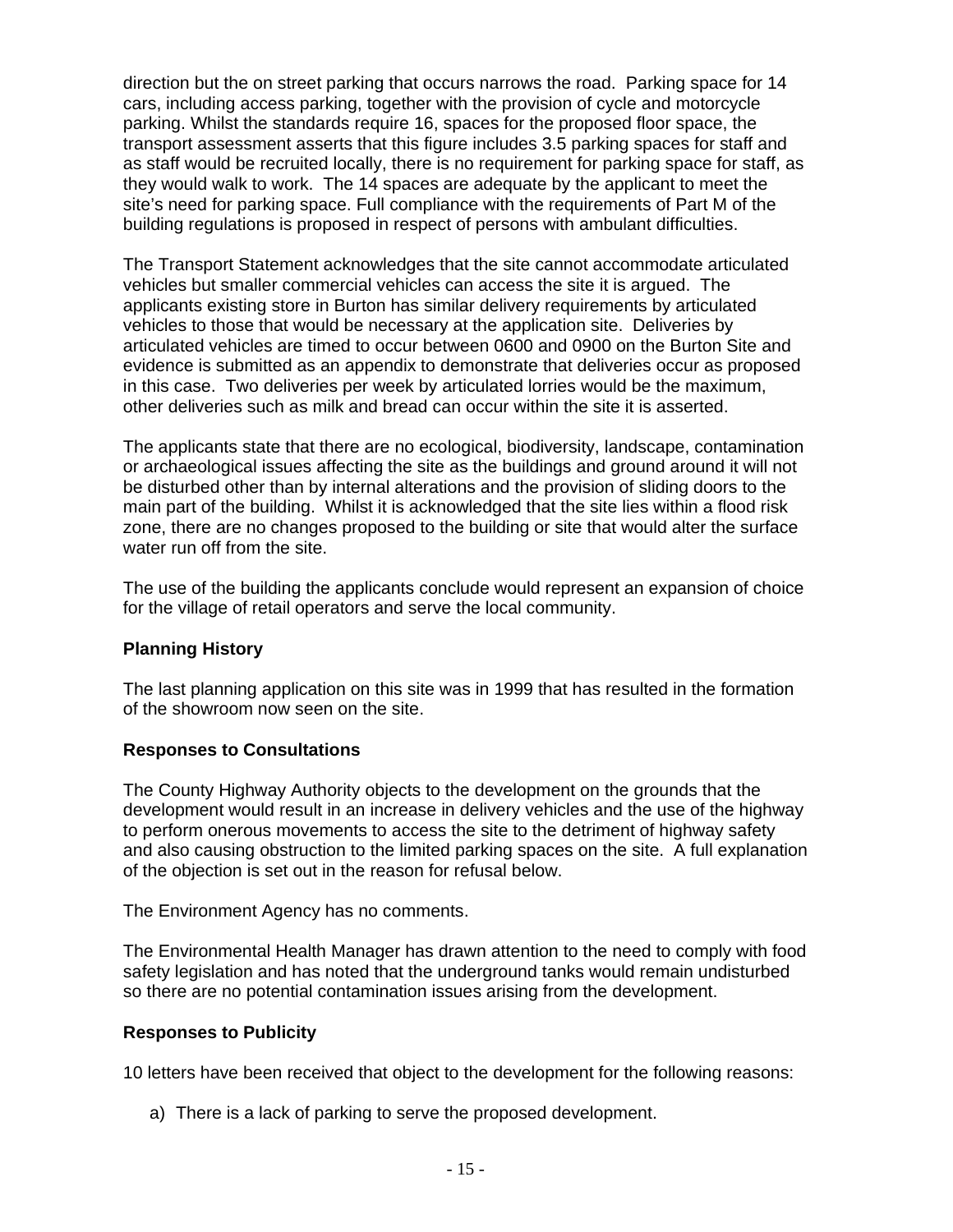- b) The proposed bin store would impact on the neighbouring dwelling due to its proximity to the boundary giving rise to odours.
- c) Atwall News had planning permission refused on the basis of traffic impacts arising from a small extension; the same grounds apply to this case.
- d) Cars parked on the road opposite the show room already delay busses; busses are more frequent than indicated with at two routes rather than the one stated in the study so that there are at least two busses passing through the village at the relevant times.
- e) Delivery vehicles should be timed to avoid peak hour traffic. There are already too many HGV's using the road; and long traffic queues have been observed in the village particularly when the level crossing gates are down or road works are taking place.
- f) Many people would use their cars to get to the premises as numerous residents currently drive to the Co-op even though it is less than 5 minutes away.
- g) Notwithstanding the assertions in the application, delivery vehicles would have to perform manoeuvres in the street to access the premises causing more hold-ups on an already busy road through a small village.
- h) If the car park were full then other smaller vehicles may not be able to access the site.
- i) The village is already well served by shops including the Co-op and local shopkeepers are likely to suffer if other ones open.
- j) There would be odours from a hot food use that would be detrimental to the occupiers of adjoining houses as well as contaminating any washing that is out at the time.
- k) There are more than enough hot food outlets and hairdressers already in Hatton and Tutbury.
- l) There is uncertainty as to whether the local sewers can cope with the development.
- m) The retail development may conflict with the use of the nearby church hall that is used as a nursery for young children as well as myriad community functions.
- n) The plans are wrong in terms of the layout of adjacent houses.

1 letter of support draws attention to the loss of local shops arising from the new Nestle access and welcomes the potential provision of new shops in the village, as there is a high demand for retail outlets.

# **Development Plan Policies**

The relevant policies are: Local Plan: Shopping Policies 2 & 3, Transport Policy 6.

# **National Guidance**

The NPPF at Para 28 supports the provision of facilities in rural area to promote a strong rural economy. Para 32 states safe and suitable access should be provided for all people.

# **Planning Considerations**

The main issues central to the determination of this application are:

• The Development Plan.